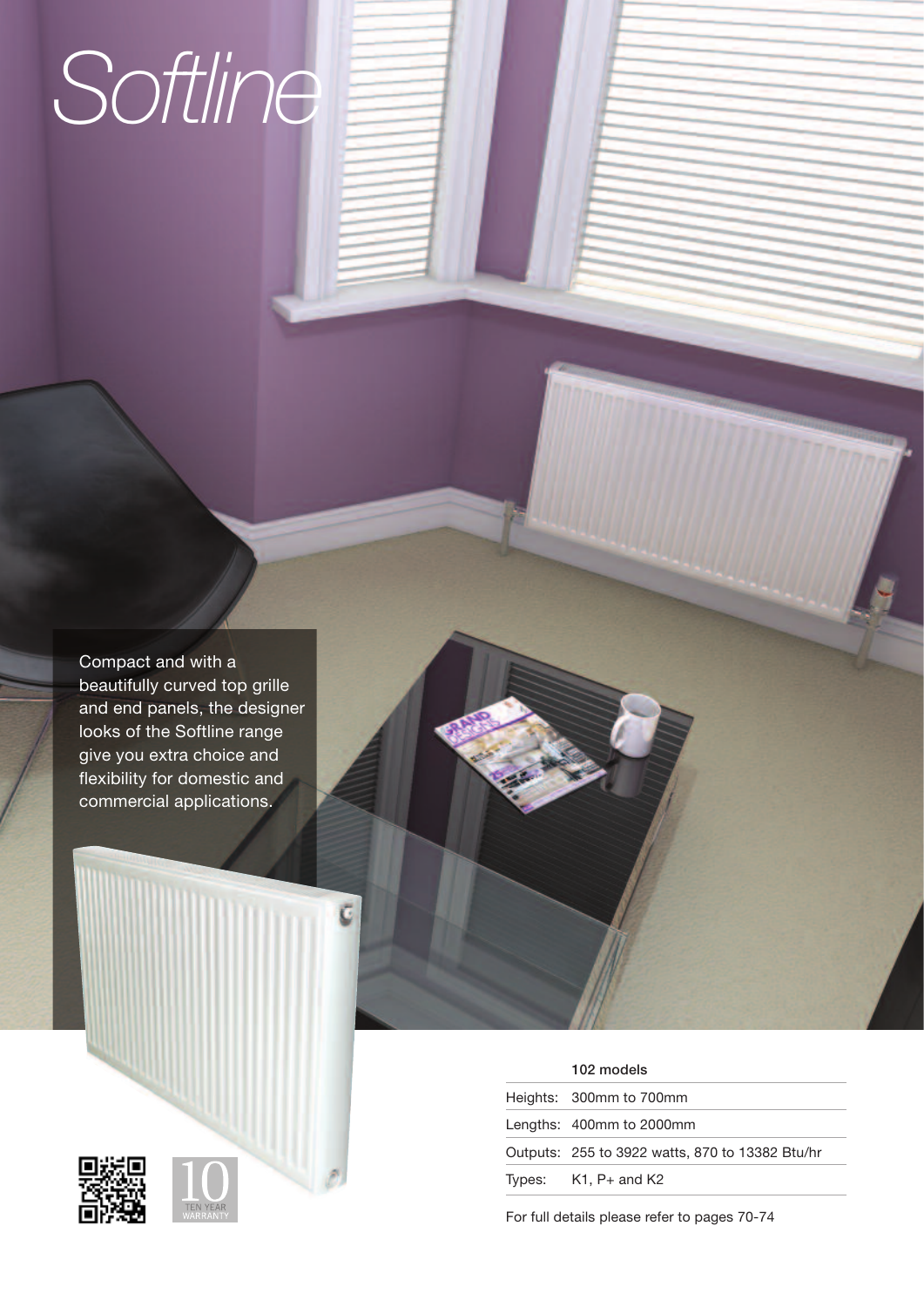## *Stelrad Softline*

|                    |              |                 |                      | K1                                 |              |                          | $P+$<br><b>Chilling</b> back 2 |                                    |                         | K <sub>2</sub> |                                    |  |
|--------------------|--------------|-----------------|----------------------|------------------------------------|--------------|--------------------------|--------------------------------|------------------------------------|-------------------------|----------------|------------------------------------|--|
| $50$ <sub>At</sub> |              |                 |                      | وعدانين استستنتج                   |              |                          |                                |                                    | XIIIIIIIIIIIIIIIIXHAH H |                |                                    |  |
| <b>Height</b>      | Length<br>mm | <b>Sections</b> | UIN                  | <b>Heat output</b><br>Watts Btu/hr |              | UIN                      |                                | <b>Heat output</b><br>Watts Btu/hr | UIN                     |                | <b>Heat output</b><br>Watts Btu/hr |  |
|                    | 500          | 15              | 80301105             | 255                                | 870          | ÷,                       |                                | ÷,                                 | 80302205                | 491            | 1675                               |  |
| 300                | 1000         | 30              | 80301110             | 509                                | 1737         | $\sim$                   | $\sim$                         | ÷,                                 | 80302210                | 982            | 3351                               |  |
|                    | 1500         | 45              | 80301115             | 764                                | 2607         | ÷                        | ÷                              | $\sim$                             | 80302215                | 1473           | 5026                               |  |
|                    | 2000         | 60              | 80301120             | 1018                               | 3473         | ÷.                       | $\sim$                         | $\sim$                             | 80302220                | 1964           | 6701                               |  |
|                    | 400          | 12              | 80451104             | 302                                | 1030         |                          |                                |                                    | 80452204                | 548            | 1870                               |  |
|                    | 500          | 15              | 80451105             | 378                                | 1290         | $\sim$                   | $\sim$                         | $\overline{\phantom{a}}$           | 80452205                | 686            | 2341                               |  |
|                    | 600          | 18              | 80451106             | 454                                | 1549         | $\overline{a}$           | $\overline{\phantom{a}}$       | $\overline{\phantom{a}}$           | 80452206                | 823            | 2808                               |  |
|                    | 700          | 21<br>24        | 80451107             | 529                                | 1805         | $\overline{\phantom{a}}$ | $\overline{\phantom{a}}$       | $\overline{\phantom{a}}$           | 80452207                | 960            | 3276                               |  |
|                    | 800          |                 | 80451108             | 605                                | 2064         |                          |                                |                                    | 80452208<br>80452209    | 1097           | 3743                               |  |
| 450                | 900<br>1000  | 27<br>30        | 80451109<br>80451110 | 680<br>756                         | 2320<br>2579 | 80452110                 | 1055                           | 3600                               | 80452210                | 1234<br>1371   | 4210<br>4678                       |  |
|                    | 1100         | 33              | 80451111             | 832                                | 2839         | 80452111                 | 1161                           | 3961                               | 80452211                | 1508           | 5145                               |  |
|                    | 1200         | 36              | 80451112             | 907                                | 3095         | 80452112                 | 1266                           | 4320                               | 80452212                | 1645           | 5613                               |  |
|                    | 1400         | 42              | 80451114             | 1058                               | 3610         | 80452114                 | 1477                           | 5040                               | 80452214                | 1919           | 6548                               |  |
|                    | 1600         | 48              | 80451116             | 1210                               | 4129         | 80452116                 | 1787                           | 6097                               | 80452216                | 2194           | 7486                               |  |
|                    | 1800         | 54              | 80451118             | 1361                               | 4644         |                          |                                |                                    | 80452218                | 2468           | 8421                               |  |
|                    | 2000         | 60              | 80451120             | 1512                               | 5159         | $\overline{a}$           | $\overline{a}$                 |                                    | 80452220                | 2742           | 9356                               |  |
|                    | 400          | 12              | 80601104             | 392                                | 1338         | 80602104                 | 538                            | 1836                               | 80602204                | 693            | 2365                               |  |
|                    | 500          | 15              | 80601105             | 490                                | 1672         | 80602105                 | 673                            | 2296                               | 80602205                | 866            | 2955                               |  |
|                    | 600          | 18              | 80601106             | 588                                | 2006         | 80602106                 | 807                            | 2753                               | 80602206                | 1039           | 3545                               |  |
|                    | 700          | 21              | 80601107             | 686                                | 2341         | 80602107                 | 942                            | 3214                               | 80602207                | 1212           | 4135                               |  |
|                    | 800          | 24              | 80601108             | 784                                | 2675         | 80602108                 | 1076                           | 3671                               | 80602208                | 1386           | 4729                               |  |
|                    | 900          | 27              | 80601109             | 882                                | 3009         | 80602109                 | 1211                           | 4132                               | 80602209                | 1559           | 5319                               |  |
| 600                | 1000         | 30              | 80601110             | 980                                | 3344         | 80602110                 | 1345                           | 4589                               | 80602210                | 1732           | 5910                               |  |
|                    | 1100         | 33              | 80601111             | 1078                               | 3678         | 80602111                 | 1480                           | 5050                               | 80602211                | 1905           | 6500                               |  |
|                    | 1200         | 36              | 80601112             | 1176                               | 4013         | 80602112                 | 1614                           | 5507                               | 80602212                | 2078           | 7090                               |  |
|                    | 1400         | 42              | 80601114             | 1372                               | 4681         | 80602114                 | 1883                           | 6425                               | 80602214                | 2425           | 8274                               |  |
|                    | 1600         | 48              | 80601116             | 1568                               | 5350         | 80602116                 | 2152                           | 7343                               | 80602216                | 2771           | 9455                               |  |
|                    | 1800         | 54              | 80601118             | 1764                               | 6019         |                          |                                |                                    | 80602218                | 3118           | 10639                              |  |
|                    | 2000         | 60              | 80601120             | 1960                               | 6688         | ÷,                       | $\overline{a}$                 | L,                                 | 80602220                | 3464           | 11819                              |  |
|                    | 400          | 12              | 80701104             | 447                                | 1525         |                          |                                |                                    | 80702204                | 784            | 2675                               |  |
|                    | 500          | 15              | 80701105             | 559                                | 1907         |                          |                                |                                    | 80702205                | 981            | 3347                               |  |
|                    | 600          | 18              | 80701106             | 670                                | 2286         | $\overline{a}$           | $\overline{\phantom{a}}$       | $\overline{\phantom{a}}$           | 80702206                | 1177           | 4016                               |  |
|                    | 700          | 21              | 80701107             | 782                                | 2668         | $\overline{a}$           | $\overline{\phantom{a}}$       | $\overline{\phantom{a}}$           | 80702207                | 1373           | 4685                               |  |
|                    | 800          | 24              | 80701108             | 894                                | 3050         | $\overline{a}$           | $\overline{\phantom{a}}$       | $\overline{\phantom{a}}$           | 80702208                | 1569           | 5353                               |  |
|                    | 900          | 27              | 80701109             | 1005                               | 3429         | $\overline{a}$           | $\overline{\phantom{a}}$       | $\overline{a}$                     | 80702209                | 1765           | 6022                               |  |
| 700                | 1000         | 30              | 80701110             | 1117                               | 3811         |                          |                                |                                    | 80702210                | 1961           | 6691                               |  |
|                    | 1100         | 33              | 80701111             | 1229                               | 4193         | $\overline{a}$           | $\overline{a}$                 | $\overline{\phantom{a}}$           | 80702211                | 2157           | 7360                               |  |
|                    | 1200         | 36              | 80701112             | 1340                               | 4572         | $\overline{a}$           | $\overline{a}$                 | $\overline{a}$                     | 80702212                | 2353           | 8028                               |  |
|                    | 1400         | 42              | 80701114             | 1564                               | 5336         | $\overline{a}$           | $\overline{a}$                 | $\overline{\phantom{a}}$           | 80702214                | 2745           | 9366                               |  |
|                    | 1600         | 48              | 80701116             | 1787                               | 6097         |                          |                                | $\sim$                             | 80702216                | 3138           | 10707                              |  |
|                    | 1800         | 54              | 80701118             | 2011                               | 6862         | $\overline{a}$           | $\overline{\phantom{a}}$       | $\overline{\phantom{a}}$           | 80702218                | 3530           | 12044                              |  |
|                    | 2000         | 60              | 80701120             | 2234                               | 7622         |                          |                                |                                    | 80702220                |                | 3922 13382                         |  |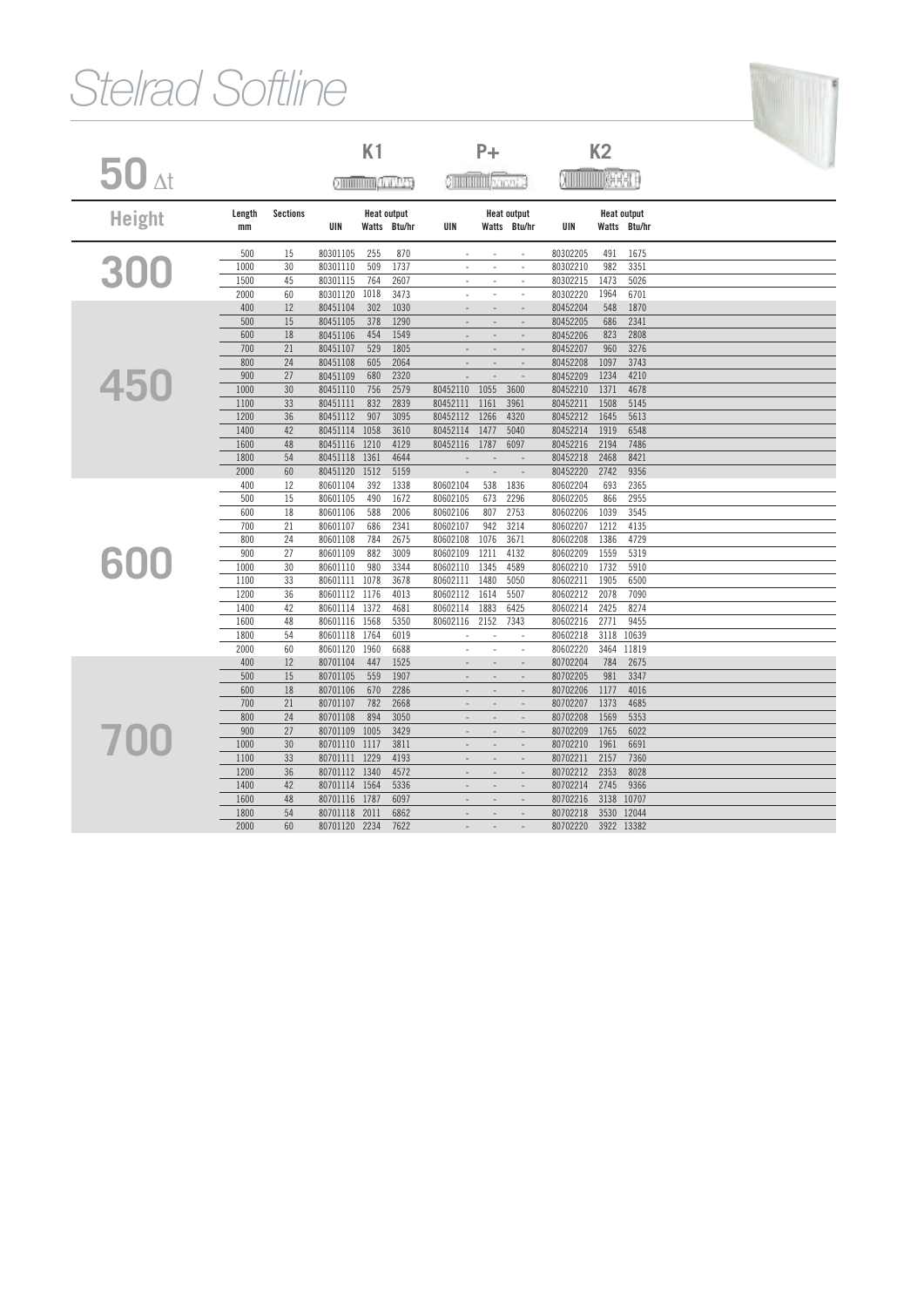## *Stelrad Softline*

|                    |              |                 |                      | K1         |                                    |                                            | $P+$                                                 |                                 |                      | K <sub>2</sub>     |                                    |  |
|--------------------|--------------|-----------------|----------------------|------------|------------------------------------|--------------------------------------------|------------------------------------------------------|---------------------------------|----------------------|--------------------|------------------------------------|--|
| $40$ $_{\Delta t}$ |              |                 |                      |            | وعدانات الاستنتاقات                |                                            | <b>Christman</b> back 2                              |                                 |                      | O IIII III KAARI B |                                    |  |
| <b>Height</b>      | Length<br>mm | <b>Sections</b> | UIN                  |            | <b>Heat output</b><br>Watts Btu/hr | UIN                                        | <b>Heat output</b>                                   | Watts Btu/hr                    | UIN                  |                    | <b>Heat output</b><br>Watts Btu/hr |  |
|                    | 500          | 15              | 80301105             | 191        | 651                                |                                            |                                                      |                                 | 80302205             | 367                | 1253                               |  |
| 300                | 1000         | 30              | 80301110             | 381        | 1299                               |                                            | ÷,                                                   | $\overline{a}$                  | 80302210             | 735                | 2506                               |  |
|                    | 1500         | 45              | 80301115             | 571        | 1950                               | $\overline{\phantom{a}}$                   | $\sim$                                               | ÷.                              | 80302215             | 1102               | 3759                               |  |
|                    | 2000         | 60              | 80301120             | 761        | 2598                               | ÷,                                         | $\overline{\phantom{a}}$                             | ÷,                              | 80302220             | 1469               | 5012                               |  |
|                    | 400          | 12              | 80451104             | 226        | 771                                |                                            |                                                      |                                 | 80452204             | 410                | 1399                               |  |
|                    | 500<br>600   | 15<br>18        | 80451105<br>80451106 | 283<br>340 | 965<br>1159                        | $\overline{a}$<br>$\overline{a}$           | $\overline{\phantom{a}}$<br>$\overline{\phantom{a}}$ | $\frac{1}{2}$<br>$\sim$         | 80452205<br>80452206 | 513<br>616         | 1751<br>2100                       |  |
|                    | 700          | 21              | 80451107             | 396        |                                    | $\overline{a}$                             | $\overline{\phantom{a}}$                             | $\sim$                          | 80452207             | 718                | 2450                               |  |
|                    | 800          | 24              | 80451108             | 453        | 1350<br>1544                       |                                            | $\overline{\phantom{a}}$                             | $\overline{a}$                  | 80452208             | 821                | 2800                               |  |
|                    | 900          | 27              | 80451109             | 509        | 1735                               |                                            | $\overline{a}$                                       |                                 | 80452209             | 923                | 3149                               |  |
| 450                | 1000         | 30              | 80451110             | 565        | 1929                               | 80452110                                   | 789                                                  | 2693                            | 80452210             | 1026               | 3499                               |  |
|                    | 1100         | 33              | 80451111             | 622        | 2123                               | 80452111                                   | 868                                                  | 2963                            | 80452211             | 1128               | 3849                               |  |
|                    | 1200         | 36              | 80451112             | 678        | 2315                               | 80452112                                   | 947                                                  | 3231                            | 80452212             | 1230               | 4198                               |  |
|                    | 1400         | 42              | 80451114             | 791        | 2700                               | 80452114                                   | 1105                                                 | 3770                            | 80452214             | 1435               | 4898                               |  |
|                    | 1600         | 48              | 80451116             | 905        | 3088                               | 80452116                                   | 1337                                                 | 4561                            | 80452216             | 1641               | 5599                               |  |
|                    | 1800         | 54              | 80451118             | 1018       | 3474                               |                                            | $\sim$                                               | $\overline{\phantom{a}}$        | 80452218             | 1846               | 6299                               |  |
|                    | 2000         | 60              | 80451120             | 1131       | 3859                               |                                            | $\overline{\phantom{a}}$                             | $\overline{a}$                  | 80452220             | 2051               | 6998                               |  |
|                    | 400          | 12              | 80601104             | 293        | 1000                               | 80602104                                   | 402                                                  | 1373                            | 80602204             | 518                | 1769                               |  |
|                    | 500          | 15              | 80601105             | 367        | 1251                               | 80602105                                   | 503                                                  | 1718                            | 80602205             | 648                | 2210                               |  |
|                    | 600          | 18              | 80601106             | 440        | 1501                               | 80602106                                   | 604                                                  | 2060                            | 80602206             | 777                | 2652                               |  |
|                    | 700          | 21              | 80601107             | 513        | 1751                               | 80602107                                   | 705                                                  | 2404                            | 80602207             | 907                | 3093                               |  |
|                    | 800          | 24              | 80601108             | 586        | 2001                               | 80602108                                   | 805                                                  | 2746                            | 80602208             | 1037               | 3537                               |  |
|                    | 900          | 27              | 80601109             | 660        | 2251                               | 80602109                                   | 906                                                  | 3091                            | 80602209             | 1166               | 3979                               |  |
| 600                | 1000         | 30              | 80601110             | 733        | 2501                               | 80602110                                   | 1006                                                 | 3433                            | 80602210             | 1296               | 4420                               |  |
|                    | 1100         | 33              | 80601111             | 806        | 2751                               | 80602111                                   | 1107                                                 | 3777                            | 80602211             | 1425               | 4862                               |  |
|                    | 1200         | 36              | 80601112             | 880        | 3001                               | 80602112                                   | 1207                                                 | 4119                            | 80602212             | 1554               | 5303                               |  |
|                    | 1400         | 42              | 80601114             | 1026       | 3502                               | 80602114                                   | 1408                                                 | 4806                            | 80602214             | 1814               | 6189                               |  |
|                    | 1600         | 48              | 80601116             | 1173       | 4002                               | 80602116                                   | 1610                                                 | 5492                            | 80602216             | 2073               | 7072                               |  |
|                    | 1800         | 54              | 80601118             | 1319       | 4502                               |                                            |                                                      |                                 | 80602218             | 2332               | 7958                               |  |
|                    | 2000         | 60              | 80601120             | 1466       | 5002                               | ÷,                                         | $\overline{a}$                                       | ÷,                              | 80602220             | 2591               | 8841                               |  |
|                    | 400          | 12              | 80701104             | 334        | 1141                               |                                            |                                                      |                                 | 80702204             | 586                | 2001                               |  |
|                    | 500          | 15              | 80701105             | 418        | 1427                               |                                            |                                                      | $\overline{a}$                  | 80702205             | 734                | 2504                               |  |
|                    | 600<br>700   | 18<br>21        | 80701106             | 501<br>585 | 1710                               | $\overline{\phantom{a}}$<br>$\overline{a}$ | $\overline{\phantom{a}}$<br>$\overline{a}$           | $\frac{1}{2}$<br>$\overline{a}$ | 80702206<br>80702207 | 880<br>1027        | 3004                               |  |
|                    | 800          | 24              | 80701107<br>80701108 | 669        | 1996<br>2282                       | $\overline{\phantom{a}}$                   | $\overline{\phantom{a}}$                             | $\overline{\phantom{a}}$        | 80702208             | 1174               | 3504<br>4004                       |  |
|                    | 900          | 27              | 80701109             | 752        | 2565                               | $\overline{a}$                             | $\overline{\phantom{a}}$                             | $\sim$                          | 80702209             | 1320               | 4505                               |  |
| 700                | 1000         | 30              | 80701110             | 836        | 2851                               |                                            |                                                      | L.                              | 80702210             | 1467               | 5005                               |  |
|                    | 1100         | 33              | 80701111             | 919        | 3137                               | $\overline{a}$                             | $\overline{\phantom{a}}$                             | $\overline{a}$                  | 80702211             | 1613               | 5505                               |  |
|                    | 1200         | 36              | 80701112             | 1002       | 3420                               | $\overline{a}$                             | $\overline{a}$                                       | $\overline{a}$                  | 80702212             | 1760               | 6005                               |  |
|                    | 1400         | 42              | 80701114             | 1170       | 3992                               | ÷.                                         | $\overline{a}$                                       | $\overline{a}$                  | 80702214             | 2053               | 7006                               |  |
|                    | 1600         | 48              | 80701116             | 1337       | 4561                               |                                            |                                                      |                                 | 80702216             | 2347               | 8009                               |  |
|                    | 1800         | 54              | 80701118             | 1504       | 5132                               | ÷,                                         | $\overline{\phantom{a}}$                             | $\overline{a}$                  | 80702218             | 2640               | 9009                               |  |
|                    | 2000         | 60              | 80701120             | 1671       | 5702                               |                                            |                                                      |                                 | 80702220             | 2934               | 10010                              |  |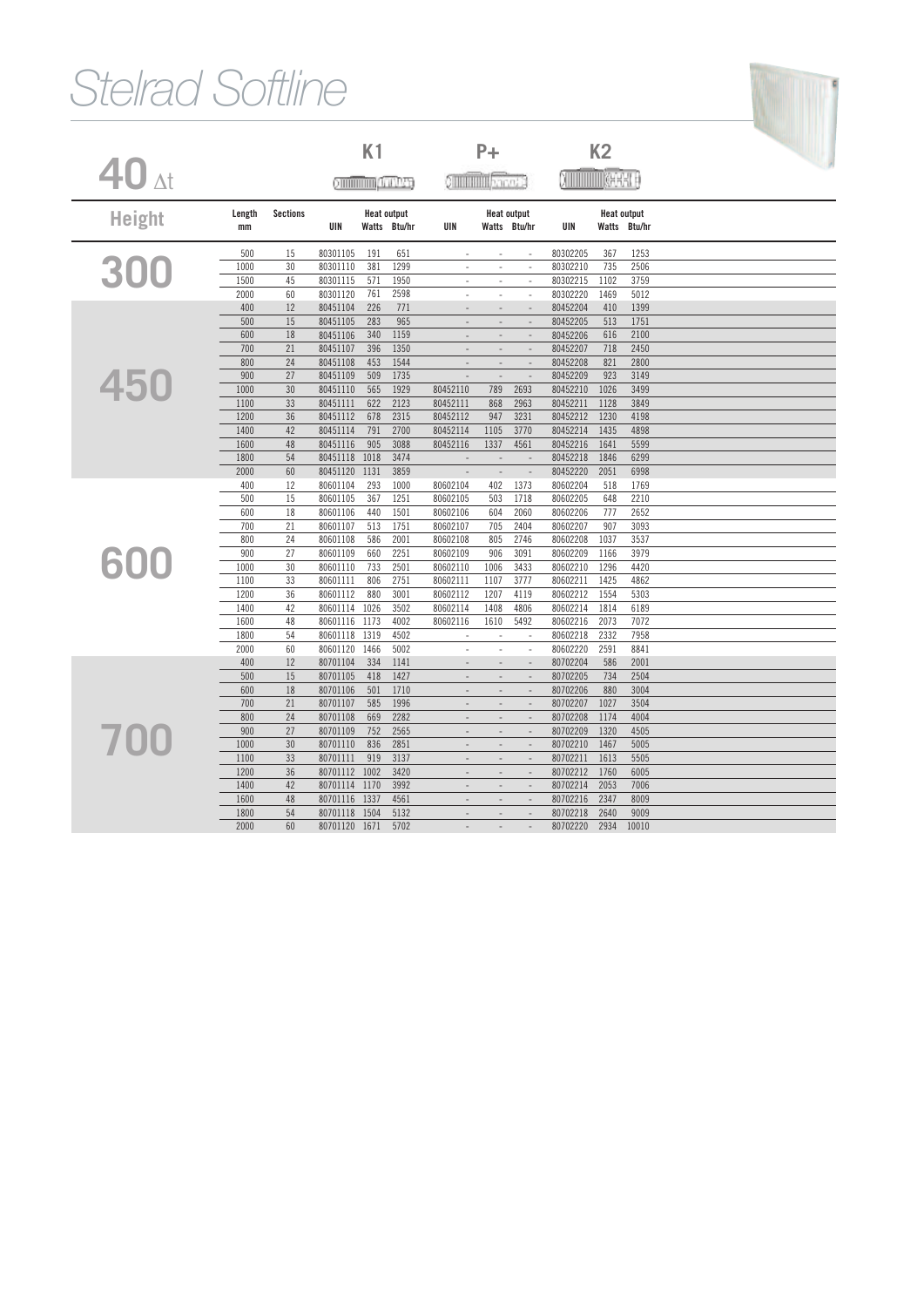## *Stelrad Softline*

|                    |              |                 |                      | K1          |                    |                          | $P+$                     |                          |                      | K <sub>2</sub> |                    |  |
|--------------------|--------------|-----------------|----------------------|-------------|--------------------|--------------------------|--------------------------|--------------------------|----------------------|----------------|--------------------|--|
|                    |              |                 |                      |             |                    |                          |                          |                          |                      |                |                    |  |
| $30$ <sub>At</sub> |              |                 | وعدانين استنسسه      |             |                    |                          |                          | o <b>minima</b> keest e  |                      |                |                    |  |
|                    | Length       | <b>Sections</b> |                      |             | <b>Heat output</b> |                          |                          | <b>Heat output</b>       |                      |                | <b>Heat output</b> |  |
| <b>Height</b>      | mm           |                 | UIN                  |             | Watts Btu/hr       | UIN                      |                          | Watts Btu/hr             | UIN                  |                | Watts Btu/hr       |  |
|                    | 500          | 15              | 80301105             | 131         | 448                | $\overline{\phantom{a}}$ |                          | $\overline{\phantom{a}}$ | 80302205             | 253            | 863                |  |
| 300                | 1000         | 30              | 80301110             | 262         | 894                |                          | $\overline{\phantom{a}}$ | $\overline{\phantom{a}}$ | 80302210             | 506            | 1726               |  |
|                    | 1500         | 45              | 80301115             | 393         | 1342               | ÷,                       | $\sim$                   | ÷,                       | 80302215             | 759            | 2588               |  |
|                    | 2000         | 60              | 80301120             | 524         | 1789               | ÷,                       | ÷,                       | $\ddot{\phantom{1}}$     | 80302220             | 1011           | 3451               |  |
|                    | 400          | 12              | 80451104             | 156         | 531                |                          |                          |                          | 80452204             | 282            | 963                |  |
|                    | 500          | 15              | 80451105             | 195         | 664                |                          |                          | $\overline{a}$           | 80452205             | 353            | 1205               |  |
|                    | 600          | 18              | 80451106             | 234         | 798                |                          |                          |                          | 80452206             | 424            | 1446               |  |
|                    | 700          | 21              | 80451107             | 272         | 930                | $\sim$                   | $\overline{\phantom{a}}$ | $\overline{\phantom{a}}$ | 80452207             | 494            | 1687               |  |
|                    | 800          | 24              | 80451108             | 312         | 1063               | $\overline{a}$           | $\overline{\phantom{a}}$ | ÷,                       | 80452208             | 565            | 1928               |  |
| 450                | 900          | 27              | 80451109             | 350         | 1195               |                          | $\overline{\phantom{a}}$ | ÷,                       | 80452209             | 636            | 2168               |  |
|                    | 1000         | 30              | 80451110             | 389         | 1328               | 80452110                 | 543                      | 1854                     | 80452210             | 706            | 2409               |  |
|                    | 1100         | 33              | 80451111             | 428         | 1462               | 80452111                 | 598                      | 2040                     | 80452211             | 777            | 2650               |  |
|                    | 1200         | 36              | 80451112             | 467         | 1594               | 80452112                 | 652                      | 2225                     | 80452212             | 847            | 2891               |  |
|                    | 1400         | 42              | 80451114             | 545         | 1859               | 80452114                 | 761                      | 2595                     | 80452214             | 988            | 3372               |  |
|                    | 1600         | 48              | 80451116             | 623         | 2126               | 80452116                 | 920                      | 3140                     | 80452216             | 1130           | 3855               |  |
|                    | 1800         | 54              | 80451118             | 701         | 2392               |                          | $\sim$                   |                          | 80452218             | 1271           | 4337               |  |
|                    | 2000         | 60              | 80451120             | 779         | 2657               |                          | $\overline{\phantom{a}}$ | $\overline{a}$           | 80452220             | 1412           | 4818               |  |
|                    | 400          | 12              | 80601104             | 202         | 689                | 80602104                 | 277                      | 945                      | 80602204             | 357            | 1218               |  |
|                    | 500          | 15              | 80601105             | 252         | 861                | 80602105                 | 347                      | 1183                     | 80602205             | 446            | 1522               |  |
|                    | 600          | 18              | 80601106             | 303         | 1033               | 80602106                 | 416                      | 1418                     | 80602206             | 535            | 1826               |  |
|                    | 700          | 21              | 80601107             | 353         | 1205               | 80602107                 | 485                      | 1655                     | 80602207             | 624            | 2130               |  |
|                    | 800          | 24              | 80601108             | 404         | 1378               | 80602108                 | 554                      | 1891                     | 80602208             | 714            | 2435               |  |
| 600                | 900          | 27              | 80601109             | 454         | 1550               | 80602109                 | 624                      | 2128                     | 80602209             | 803            | 2739               |  |
|                    | 1000         | 30              | 80601110             | 505         | 1722               | 80602110                 | 693                      | 2363                     | 80602210             | 892            | 3043               |  |
|                    | 1100         | 33              | 80601111             | 555         | 1894               | 80602111                 | 762                      | 2601                     | 80602211             | 981            | 3347               |  |
|                    | 1200         | 36              | 80601112             | 606         | 2066               | 80602112                 | 831                      | 2836                     | 80602212             | 1070           | 3651               |  |
|                    | 1400         | 42              | 80601114             | 707         | 2411               | 80602114                 | 970                      | 3309                     | 80602214             | 1249           | 4261               |  |
|                    | 1600         | 48              | 80601116             | 808         | 2755               | 80602116                 | 1108                     | 3781                     | 80602216             | 1427           | 4869               |  |
|                    | 1800         | 54              | 80601118             | 908         | 3100               | $\overline{\phantom{a}}$ | $\overline{\phantom{a}}$ | $\overline{\phantom{a}}$ | 80602218             | 1606           | 5479               |  |
|                    | 2000         | 60              | 80601120             | 1009        | 3444               | ÷,                       | ÷,                       | $\bar{z}$                | 80602220             | 1784           | 6087               |  |
|                    | 400          | 12              | 80701104             | 230         | 785                |                          |                          |                          | 80702204             | 404            | 1378               |  |
|                    | 500          | 15              | 80701105             | 288         | 982                |                          |                          | $\overline{a}$           | 80702205             | 505            | 1724               |  |
|                    | 600          | 18              | 80701106             | 345         | 1177               | $\overline{a}$           | $\overline{a}$           | $\overline{a}$           | 80702206             | 606            | 2068               |  |
|                    | 700          | 21              | 80701107             | 403         | 1374               |                          |                          | J.                       | 80702207             | 707            | 2413               |  |
|                    | 800          | 24              | 80701108             | 460         | 1571               | $\sim$                   | $\overline{\phantom{a}}$ | $\overline{\phantom{a}}$ | 80702208             | 808            | 2757               |  |
| 700                | 900          | 27              | 80701109             | 518         | 1766               | $\overline{a}$           | $\overline{a}$           | $\sim$                   | 80702209             | 909            | 3101               |  |
|                    | 1000         | 30              | 80701110             | 575         | 1963               | $\overline{a}$           | $\overline{a}$           | $\sim$                   | 80702210             | 1010           | 3446               |  |
|                    | 1100         | 33              | 80701111             | 633         | 2160               | $\overline{\phantom{a}}$ | $\overline{\phantom{a}}$ | $\sim$                   | 80702211             | 1111<br>1212   | 3790               |  |
|                    | 1200<br>1400 | 36<br>42        | 80701112<br>80701114 | 690<br>805  | 2355<br>2748       |                          |                          |                          | 80702212<br>80702214 | 1414           | 4135<br>4823       |  |
|                    |              |                 |                      |             |                    |                          |                          | L.                       | 80702216             |                |                    |  |
|                    | 1600<br>1800 | 48<br>54        | 80701116<br>80701118 | 920<br>1036 | 3140<br>3534       | $\overline{a}$           |                          |                          | 80702218             | 1616<br>1818   | 5514<br>6203       |  |
|                    | 2000         | 60              | 80701120             | 1151        | 3926               |                          |                          |                          | 80702220             | 2020           | 6892               |  |
|                    |              |                 |                      |             |                    |                          |                          |                          |                      |                |                    |  |

f

#### **EN 442 Certification Data – CETIAT tested in accordance with BS EN 442**

| Type                                    |      |       | K1    |       |       | P+    |       | K2    |       |       |  |
|-----------------------------------------|------|-------|-------|-------|-------|-------|-------|-------|-------|-------|--|
| Height                                  | 300  | 450   | 600   | 700   | 450   | 600   | 300   | 450   | 600   | 700   |  |
| W/m at 75/65/20                         | 509  | 756   | 980   | 1117  | 1055  | 1345  | 982   | 1371  | 1732  | 1961  |  |
| n-coefficients                          | 1.32 | 1.31  | 1.29  | 1.29  | 1.33  | 1.34  | 1.33  | 1.33  | 1.33  | 1.34  |  |
| Heated Surface Area (m <sup>2</sup> /m) | 2.09 | 3.37  | 4.66  | 5.51  | 3.84  | 5.24  | 3.51  | 5.62  | 7.74  | 9.15  |  |
| Weight (kg/m)                           | 9.31 | 14.51 | 19.70 | 22.90 | 22.04 | 29.80 | 16.80 | 25.90 | 35.00 | 40.53 |  |
| Water Contents (I/m)                    | 1.89 | 2.57  | 3.25  | 3.77  | 5.15  | 6.60  | 3.70  | 5.15  | 6.60  | 7.63  |  |
| Wall to tap centre (mm)                 | 54   | 54    | 54    | 64    | 64    | 64    | 64    | 72    | 72    | 72    |  |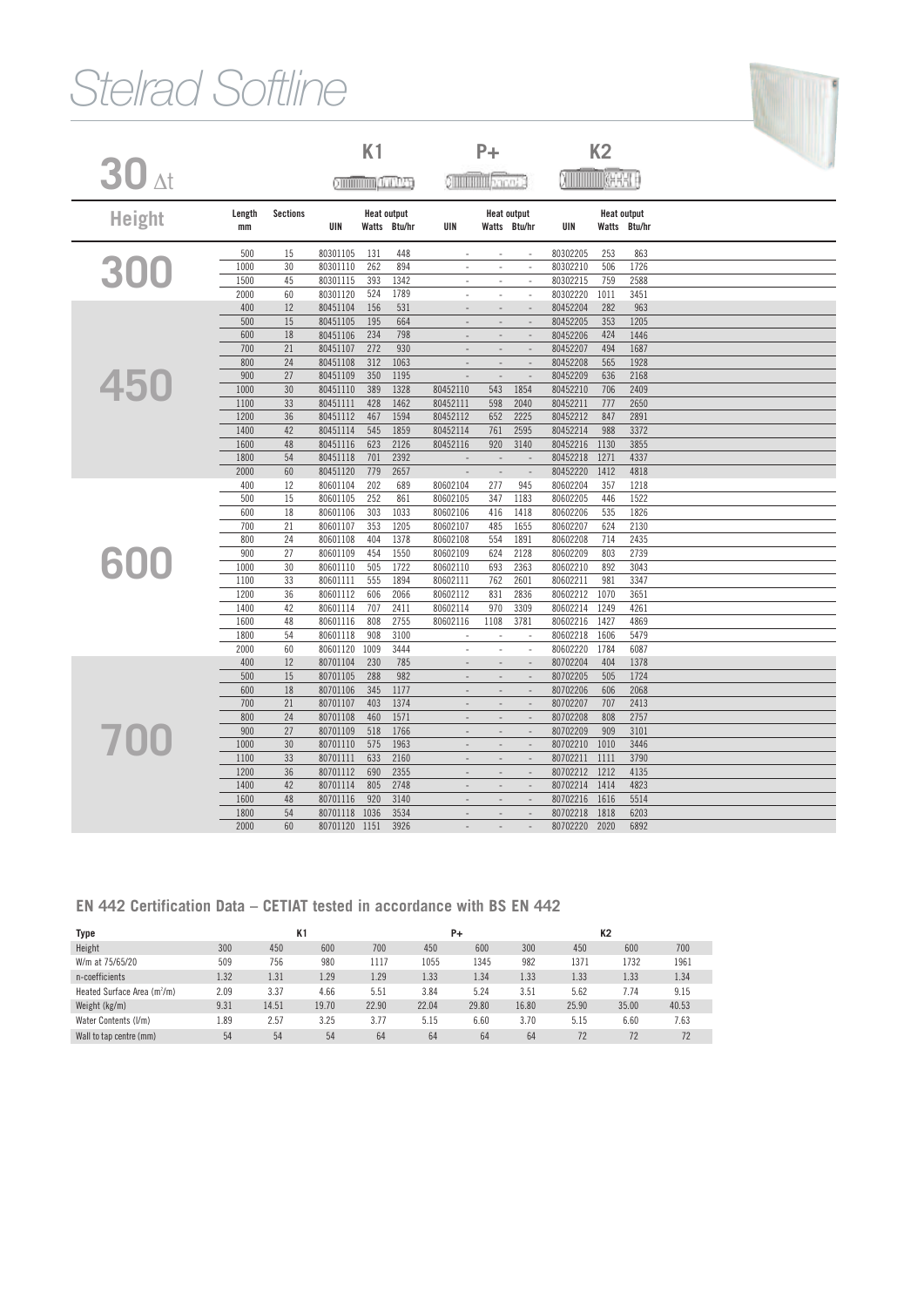#### Softline mounting brackets

All dimensions in mm. Inches in brackets.





 mm in mm in mm in mm in 300 11.81 450 17.72 600 23.62 700 27.56 16 0.63 16 0.63 16 0.63 16 0.63 44 1.73 44 1.73 44 1.73 44 1.73 - - 266 10.47 416 16.38 516 20.31 144 5.67 294 11.57 444 17.48 544 21.42 77 3.03 77 3.03 77 3.03 77 3.03 - - 107 4.21 107 4.21 107 4.21 125 4.92 275 10.83 425 16.73 525 20.67 155 6.10 305 12.01 455 17.91 555 21.85 173 6.81 323 12.72 473 18.62 573 22.56 155 6.10 305 12.01 455 17.91 555 21.85 Height A B C D E F G H I J

#### K1, P+ and K2 lug positions

All dimensions in mm. Inches in brackets.



#### Pressure drops